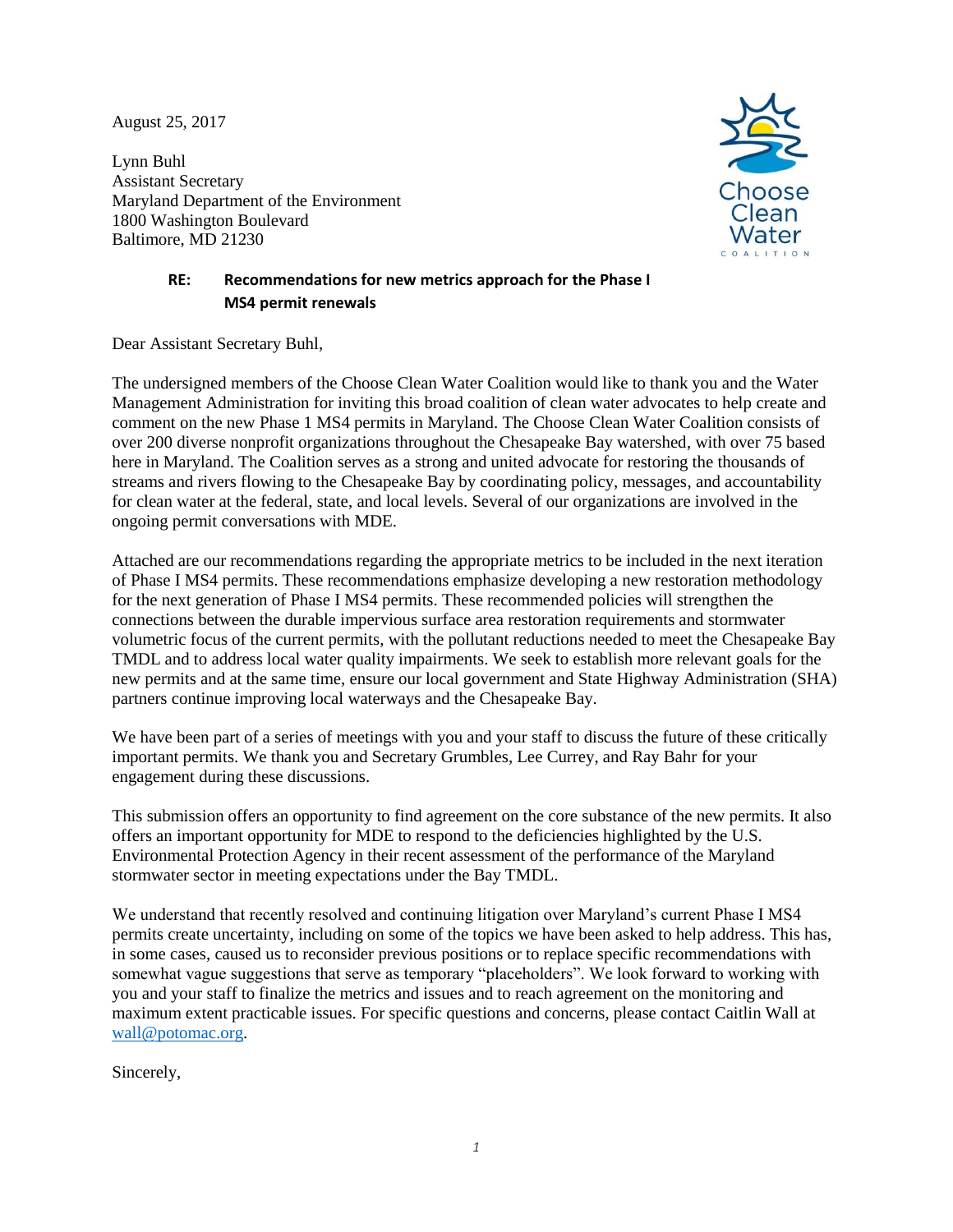Anacostia Watershed Society Audubon Naturalist Society Audubon Society of Central Maryland Baltimore Harbor Waterkeeper Blue Heron Environmental Network, Inc. Blue Water Baltimore Chesapeake Bay Foundation Choose Clean Water Coalition Citizens for the Preservation of Middletown Valley Clean Water Action Conservation Montgomery Envision Frederick Frederick Zero Waste Alliance Friends of Frederick County Friends of Quincy Run Friends of Sligo Creek Friends of Ten Mile Creek and Little Seneca Reservoir Friends of the Nanticoke River Interfaith Partners for the Chesapeake Little Falls Watershed Alliance Lower Susquehanna Riverkeeper Maryland Conservation Council Maryland League of Conservation Voters Maryland Sierra Club Mattawoman Watershed Society Neighbors of the Northwest Branch Potomac Conservancy Potomac Riverkeeper Potomac Riverkeeper Network, Inc. Rock Creek Conservancy Savage River Watershed Association Severn River Association Sierra Club, Catoctin Group Southern Maryland Audubon Society South River Federation St. Mary's River Watershed Association WaterKeepers Chesapeake Watts Branch Watershed Alliance West Montgomery County Citizens Association Wicomico Environmental Trust

#### CC: Benjamin H. Grumbles, D. Lee Currey, Raymond P. Bahr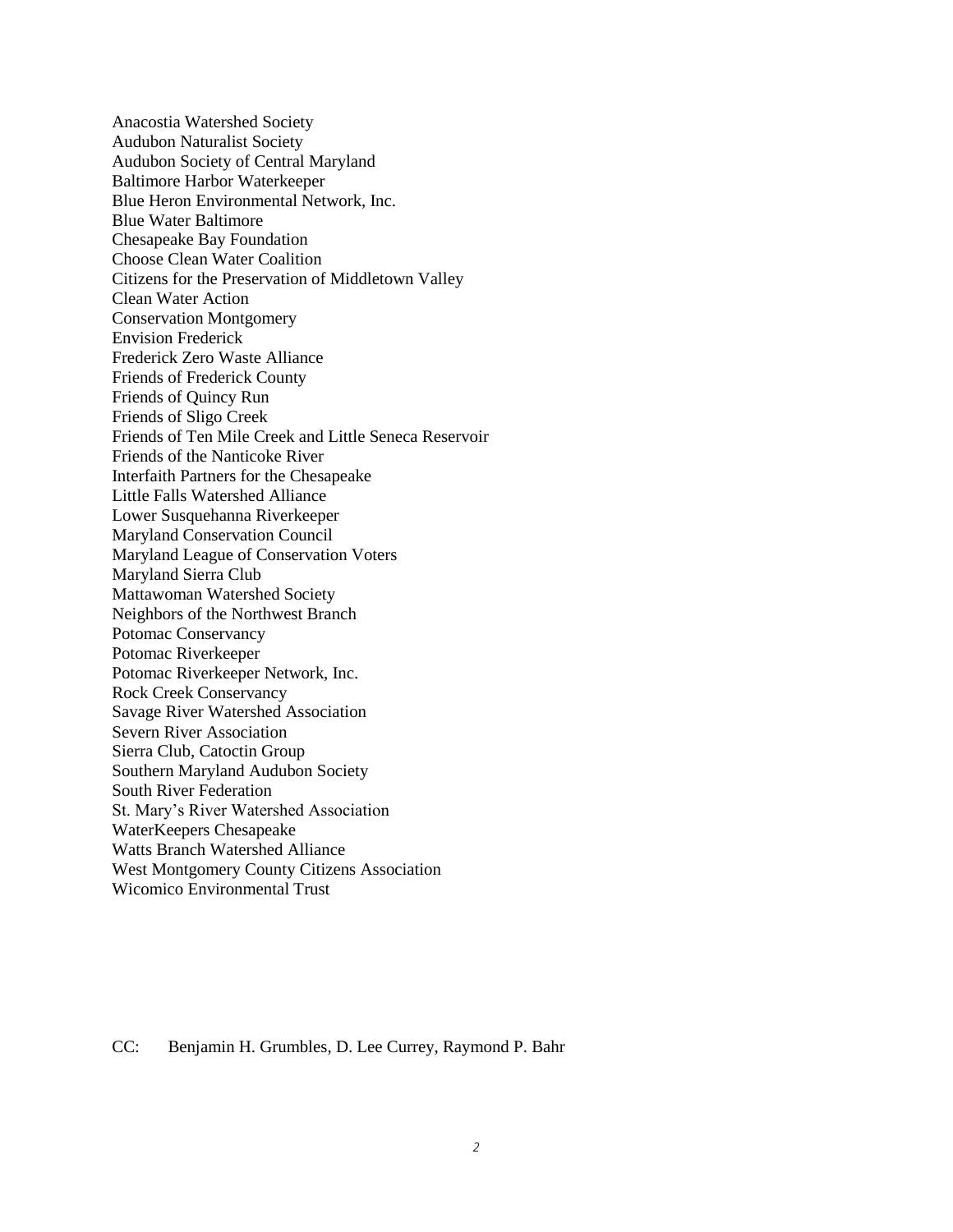# **Section 1: Principles for MDE's third round of MS4 permits**

**Overview:** With the Stormwater Management Act of 2007, and as an early and innovative adopter of water quality protection charges (WQPCs), MS4 permits, and other key tools, Maryland has long been a leader in stormwater management, addressing legacy impervious surface area and new development.

In the current second round of permits, jurisdictions were required to achieve an additional 20% impervious surface restoration using methodologies including Environmental Site Design (ESD), pond retrofits, and stream restoration. In addition, jurisdictions could implement various practices deemed "equivalent" to impervious surface restoration (as defined in the 2012 *Accounting for Stormwater Wasteload Allocations and Impervious Acres Treated: Guidance for National Pollutant Discharge Elimination System Stormwater Permits* - "Accounting Guidance"), such as septic system pumpouts and street sweeping.

Jurisdictions are continuously challenged by the increasing demand across the state for qualified contractors and the need for internal project management for this level of infrastructure investment. As a result, Montgomery County did not meet its 20% retrofit requirement and Prince George's County is experimenting with a new tool, a large public-private partnership (P3) to meet its permit. These two counties, as well as several other jurisdictions (Anne Arundel County, Baltimore City, Baltimore County, Charles County, and Howard County), maintain robust WQPCs despite policy reversals in the General Assembly. Counties without any or insufficient dedicated local funding, such as Carroll County, Harford County, or Frederick County) are even further off track in meeting the 20% retrofit requirement.

Lessons learned from these past two rounds of permits led the Maryland stormwater community to prioritize the following principles. We recommend embedding these into the upcoming statewide template and into individual Phase I permits as developed over the next two years:

# **Prioritize durability**

- o Uncertainty, such as budget fluctuations and climate change impacts, requires durable solutions to manage stormwater impacts over time. ESD and other forms of green infrastructure, such as tree plantings, grade contouring, and sustainable wet-pond retrofits that mimic natural wetlands, provide long-lasting solutions. These solutions mimic nature and use their own natural growth processes to adapt to changing conditions over time. Hard, engineered surfaces and treatments (e.g., street sweeping) intended to reduce pollutant loads can never be self-sustaining or adaptive, as they will always require continued capital inputs and maintenance.
- o Projects must also be legally durable, with instruments such as easements used to ensure that new infrastructure will remain in place for as long as it is designed to do so.

#### **Restore both local waterways and the Chesapeake Bay**

o The challenge of meeting Chesapeake Bay Total Maximum Daily Load (TMDL) 2025 deadlines is immense, and continues to be a substantial driver of stormwater policy (rightfully so, as stormwater is the only growing pollution threat to the Chesapeake Bay). However, many jurisdictions lack local TMDLs for small streams, allowing jurisdictions to use equivalent-acre practices that benefit the Bay (i.e., septic system pumpouts) but don't protect local waterways. Similarly, many jurisdictions do not use any local prioritizing or targeting in determining where to place their stormwater retrofits, providing benefit for the Bay but not strategically restoring local streams. Conversely, the impervious acreage standard is not quantitatively tied to the Wasteload Allocations (WLAs) required to actually meet the Bay TMDL. Treating impervious acreage alone is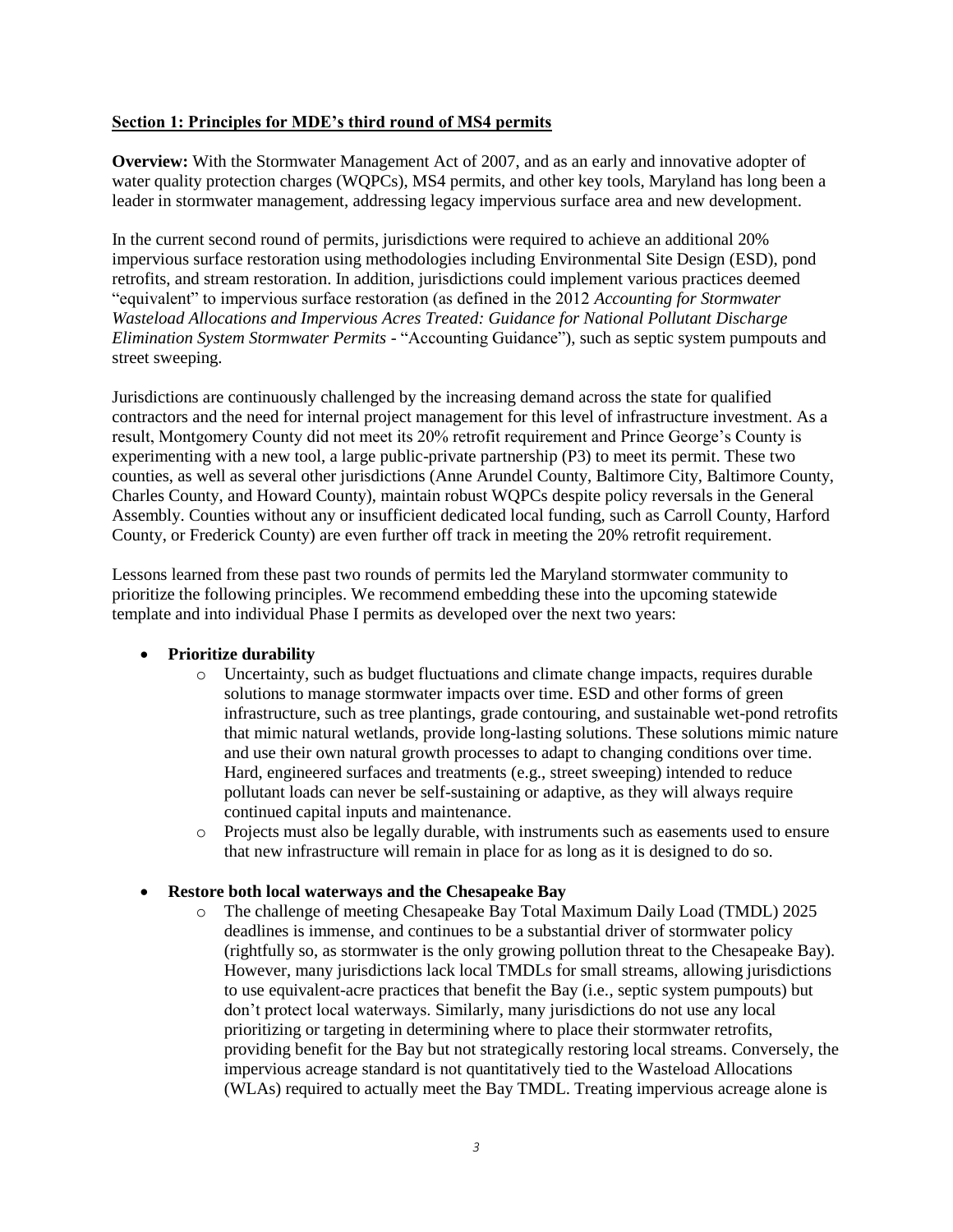an output, not an outcome, standard that does not provide substantial assurance of Bay restoration on a reasonable time frame.

o Our metrics proposal (Section 2 of this document) addresses the need to simultaneously focus on local waterways and the Bay.

## **Reduce stormwater volume**

o The increased energy and velocity of stormwater over impervious surfaces may not be the *ultimate* cause of the pollutants that affect the Bay (primarily N, P, and TSS), but the volume of stormwater is certainly the vehicle for and the *proximate* cause of much of this pollution. Practices that promote stormwater on-site retention and infiltration, not just detention, best reduce volume impacts further downstream.

#### **Use a treatment-train approach**

o As stormwater moves downhill, it gathers energy. Treating it as high up in the watershed as possible first, means that there will be less pressure further down the system during storm events. This can also contribute to restoring natural groundwater regimes disrupted by development, by allowing water to naturally filter into the ground throughout the watershed. A successful treatment-train approach requires MS4 permits to incentivize projects on privately-owned land, and perhaps even *above* the pavement itself (i.e., granting credit for spongy turf and native landscaping practices). Similarly, this principle implies that stream restoration should be closely coupled with a watershed-wide strategy that seeks to restore baseflow to the stream (and modulate peak flows, which could be harmful to the desired stability of the restoration itself). Finally, addressing pollutants farther upstream in the watershed often increases pollution reduction credits at the final downstream location (e.g., the Bay).

# **Incentivize innovation**

o Innovative jurisdictions, such as Montgomery and Prince George's Counties, attempting new engineering practices (such as committing to very high levels of green infrastructure) or new business models (such as P3) should be supported and incentivized to continue testing these ideas for the benefit of other jurisdictions. With risk comes the possibility of failure. The MS4 permit template should include an incentive rubric that enables jurisdictions to reap the benefits of innovation: for example, bonus credit given for achieving gains above and beyond the minimum.

# **Provide structure, versatility,** *and* **flexibility**

o Every jurisdiction is different and has different needs. MDE should develop a permit template establishing a framework for desired outcomes that allows flexibility in how to achieve those outcomes; this flexibility should be incorporated into the permit text itself (not open to interpretation as part of the *Accounting Guidance*). For example, requiring each county to universally retrofit 20% of its impervious surface is inflexible and quite structured, but each county can choose from a very large menu of options on its own regarding how to achieve the 20%. This model results in MDE abdicating its role to enforce any of the other principles outlined above.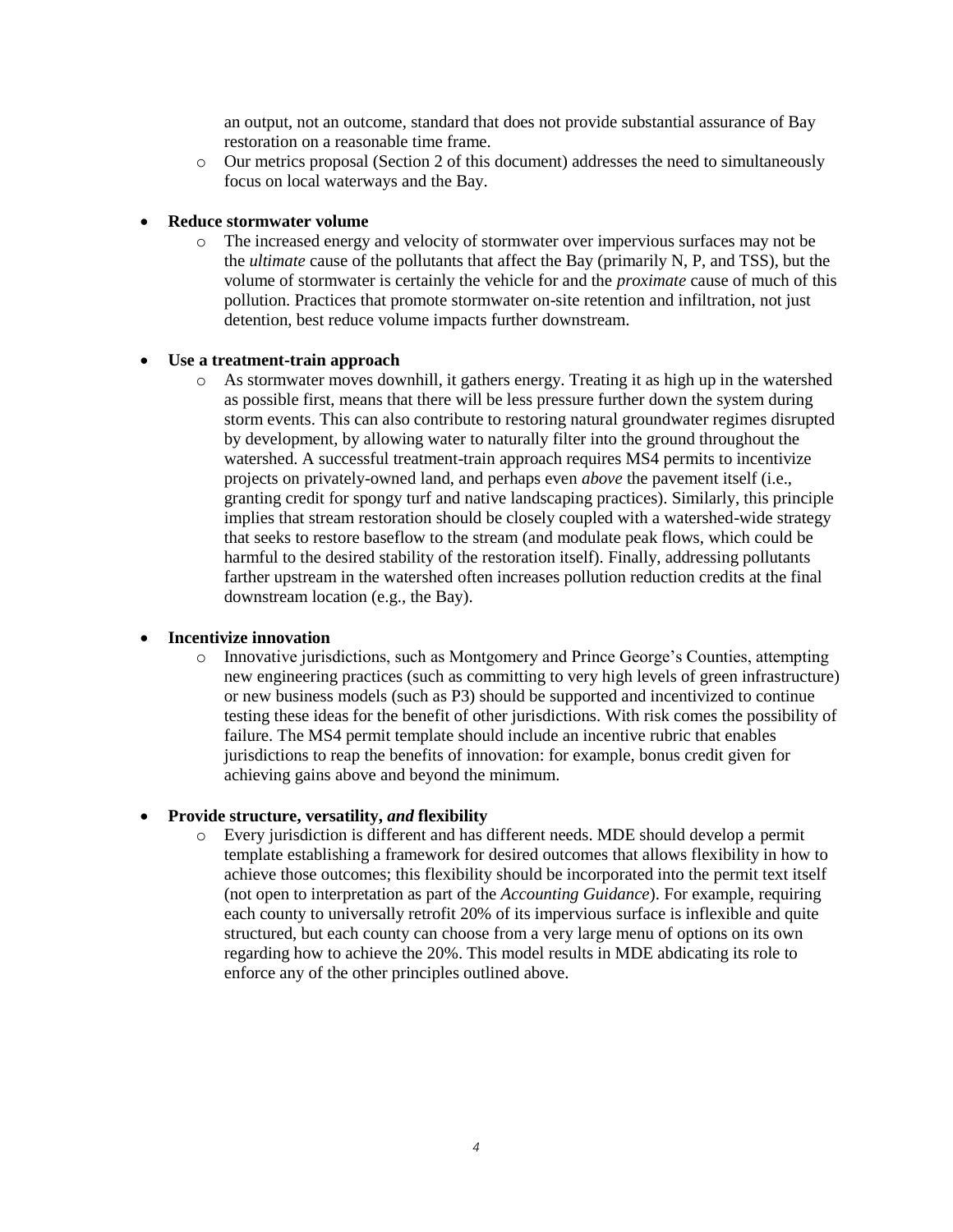## **Section 2: Recommendations for a revised MS4 metric**

- **Overview:**
	- o This methodology combines new WLA reduction requirements with ESD implementation requirements (Part IV. E. 2. Restoration Plans).

## **Proposal:**

o Develop a new restoration methodology for the next generation of Phase I MS4 permits to combine WLA reduction requirements with durable ESD restoration requirements to meet the Chesapeake Bay TMDL, local TMDLs, and stormwater volumetric reductions.

# **Methodology:**

- 1) MDE conducts a gap analysis to identify pollution reduction requirements needed to meet WLAs (for the Chesapeake Bay TMDL and local TMDLs) for receiving waterbodies within the permittee's jurisdiction that have been assigned to a Phase I MS4 permittee. These numeric reduction requirements should be explicitly stated in the permits.
	- a) **Rationale:** MDE (rather than the permittees) developing specific numbers for each permit provides certainty for the permit holder, the regulator, and the public, while avoiding any delay or potential reason for delay by the jurisdiction associated with conducting their own calculations.
	- b) For the Bay TMDL allocation, new tools from the Chesapeake Bay Program are available to use the Phase III WIP methodology, Phase 6 Bay Model, and new CAST and other Bay Program tools. For different pollutants in other TMDLs, there are various other modelling protocols. Rather than allowing different modelling protocols for different permittees, MDE should determine the best methodology for each pollutant and use that to determine the "gap" for each permittee.
	- c) In addition, each permit holder was required to develop watershed assessments and restoration plans. These assessments and plans, and the data used to support them, should be used by MDE over the next 12 to 18 months to perform the gap analyses for meeting WLAs.
	- d) **Example:** Based on a county's existing plans and past performance, MDE may determine that 1 million additional pounds of pollution removal is required in order to meet the jurisdiction's WLA.
- 2) Permittees must have 100% of the Bay TMDL (or local TMDLs for nutrients and sediment) practices and programs in place by the end of the permit term which includes the year 2025.
	- a) **Rationale:** 2025 is the end date by which Bay TMDL reductions via WLAs must be achieved at 100%. The MS4 permit must include language prompting jurisdictions to have all practices and programs in place for whichever permit term includes the year 2025.
	- b) For each numeric WLA assigned to each Phase I MS4 permit holder, MDE will use the (1) baseline year and load; (2) the current year load; and (3) the final target load. Then MDE will determine the reductions assigned to specific BMPs or projects that have been implemented to date (even if overall loads have increased across an MS4 county due to growth), as well as the gap between current loads (new baseline) and the final target.
- 3) Permittees must identify priority local watersheds to focus efforts and meet stormwater WLAs for local TMDLs on a defined timeframe as recommended by MDE in the gap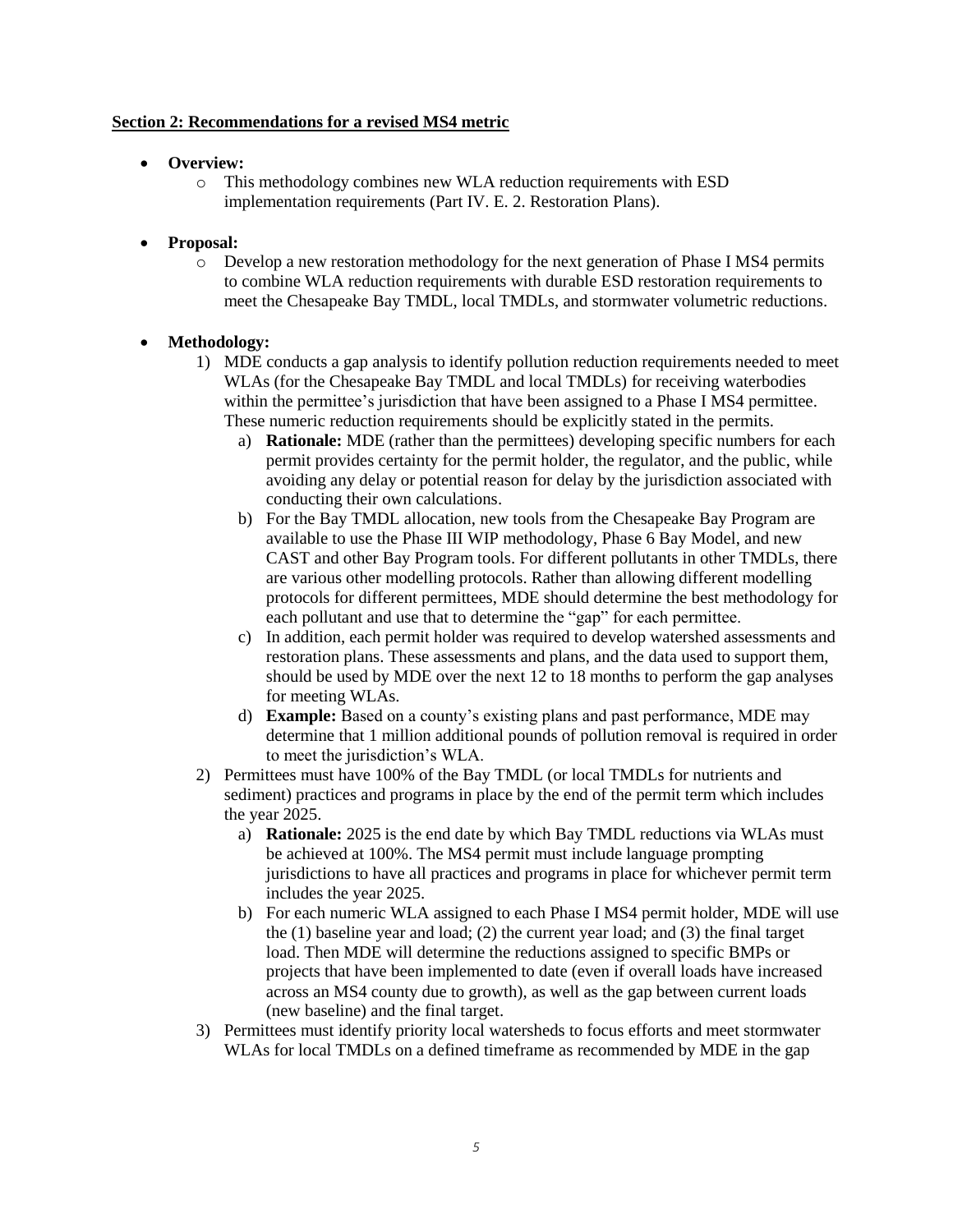analysis described in Step 1 above.<sup>1</sup> Under current permits, the permittees were required to complete watershed assessments that: "identify and rank water quality problems" in every local watershed; "specify pollutant load reductions benchmarks and deadlines" to meet the applicable stormwater WLAs; and, submit a restoration plan "for each stormwater WLA approved by EPA prior to the effective date of the permit."<sup>2</sup> Creating and implementing local WLA plans should be fairly straight-forward, as most of the work was already completed under the current permit. These priority identifications, gap analyses, and plans should be utilized to create enforceable restoration plans and compliance schedules for all local impaired watersheds. These plans must include an identified end date for achievement of local stormwater WLAs, selected using one of these methods:

- (a) Establishing an end date:
	- ii) **Option 1:** require the permittees to hold local public hearings to establish an end date for each TMDL within a specified period of time.
	- iii) **Option 2:** MDE suggests an end date based on the gap analysis, using as benchmarks at least one progress over time scenario.
		- 1. **Example:** MDE could use the Bay TMDL 2025 scenario to establish a linear progress curve that plots annual progress until the end date is reached (e.g., a line starting at year 1 of the permit with a slope determined by various levels of annual progress). MDE could also develop several curves using alternative scenarios to present a range of options.
- 4) Permittees must meet a percentage of these reductions through durable ESD restoration techniques.
	- a) Counties can fulfill multiple goals by targeting projects that provide multiple benefits and build more durable means to reach the TMDL or other water quality goals for the county, by emphasizing the use of ESD, and limiting the reliance on projects that provide purely temporary treatment of symptoms without lasting capabilities to improve water quality, such as street sweeping.
	- b) Similarly, MDE should require a minimum percentage of ESD project types that yield durable benefits. For example, two permittees have established ESD goals (Prince George's County at 100% and Montgomery County at 60%).
		- i) Recognizing the need for a tailored approach based on each jurisdiction's demographics and geography, the remaining permits should include a goal of 40% ESD as a minimum, with the ability to increase this over time.
		- ii) Low-cost ESD projects, like planting trees and employing compost amendment to turf, should be encouraged and fully accredited in the *Accounting Guidance*. In addition, the *Accounting Guidance* should be revised in accordance with current best practice in this rapidly-changing field to ensure that its metrics and equivalencies are as up-to-date as possible and match the expectations included in the new CAST and other Bay models.
	- c) **Example:** if the gap analysis reveals that the reduction needed to meet the WLA is 1 million pounds of pollution and the permit requires 40% of the reduction to be achieved through durable restoration (using ESD), then the gap to be achieved

 $\overline{\phantom{a}}$ 

<sup>&</sup>lt;sup>1</sup> We recognize that not all local impaired waterways have TMDLs. We caution MDE to remain aware of other waterways which are currently unregulated or without established TMDLs, and to continue to work with the EPA and local authorities to propose and designate local TMDLs accordingly.

<sup>&</sup>lt;sup>2</sup> See Phase I MS4 Permit Part IV.E(1)(b)(iii)-(v) and Part IV.E(2)(b).